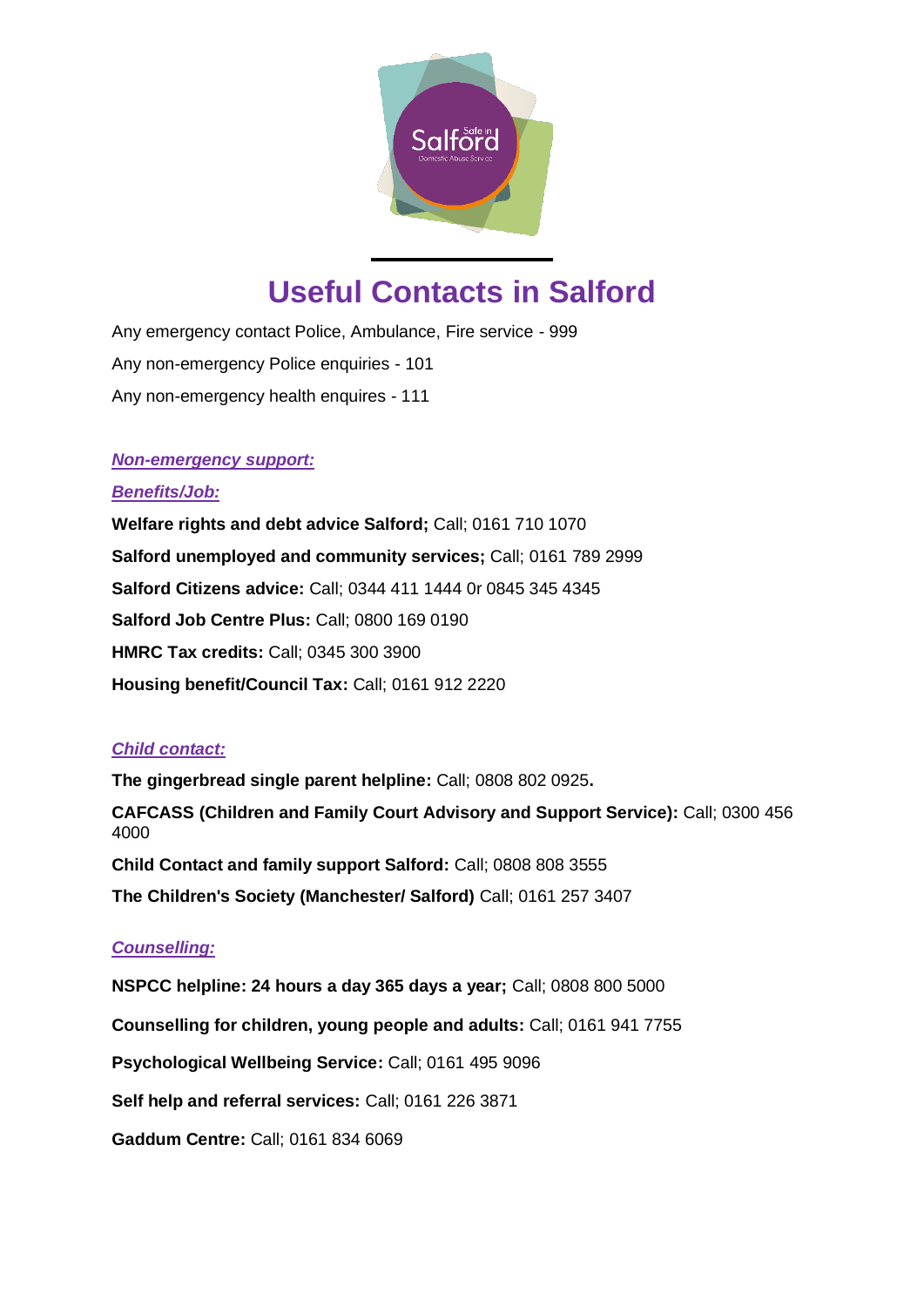## *Domestic Abuse:*

**(Salford Refuge)** Call; 0161 793 3232 **National domestic violence helpline** (24/7 service) – 0808 2000 247 **Manchester women's aid** – 0161 660 7999 **DV Assist** – 0800 195 8699 **Victim support** (*any crime not just DA*) – 0161 200 1950 **Fortalice** (Bolton) – 01204 365677

## *Sexual Assault***:**

**Rape Crisis;** Call: 0808 802 9999 **St Mary's Sexual Assault Centre** 24-hour confidential service; Call: 0161 276 6515 **End The Fear:** Call;0161 636 7525 **MASH;** Call; 0161 603 4350

## *Drugs & Alcohol:*

**Achieve (Bolton, Salford and Trafford):** Call: 0161 871 2623 **Change, grow, live (Manchester/ Salford):** Call: 0161 226 5526 **Narcotics anonymous open 10am-12pm Everyday:** Call; 0300 999 1212 **Frank:** Call; [0300 1236600](tel:03001236600)

# *Ethnic groups/Immigration:*

**Jewish Women's Aid; Open Monday to Thursday, 9.30am to 9pm;** Call: 0808 801 0500 **Saheli** Call; 0161 945 4187 **Muslim women's network** Call; 0800 999 5786 **Greater Manchester Immigration Aid Unit** Call; 0161 740 5172 **Home office** Call; 020 7035 4848 **Honour Network for women seeking advice for forced marriage and honour based abuse;** Call: 0800 599 9247 **Aarladi Somali Community in Manchester:** Call: 01612262519

# *Housing/Homelessness:*

**Salford Housing Options Project (SHOP):** Call; 0161 793 2020 or 0161 794 8888

**Salford Emergency Shelter:** Call; 0808 800 4444

**Manchester Homeless Advice Service** Call; 0161 234 4692

**Shelter Greater Manchester** Call; 0344 515 1640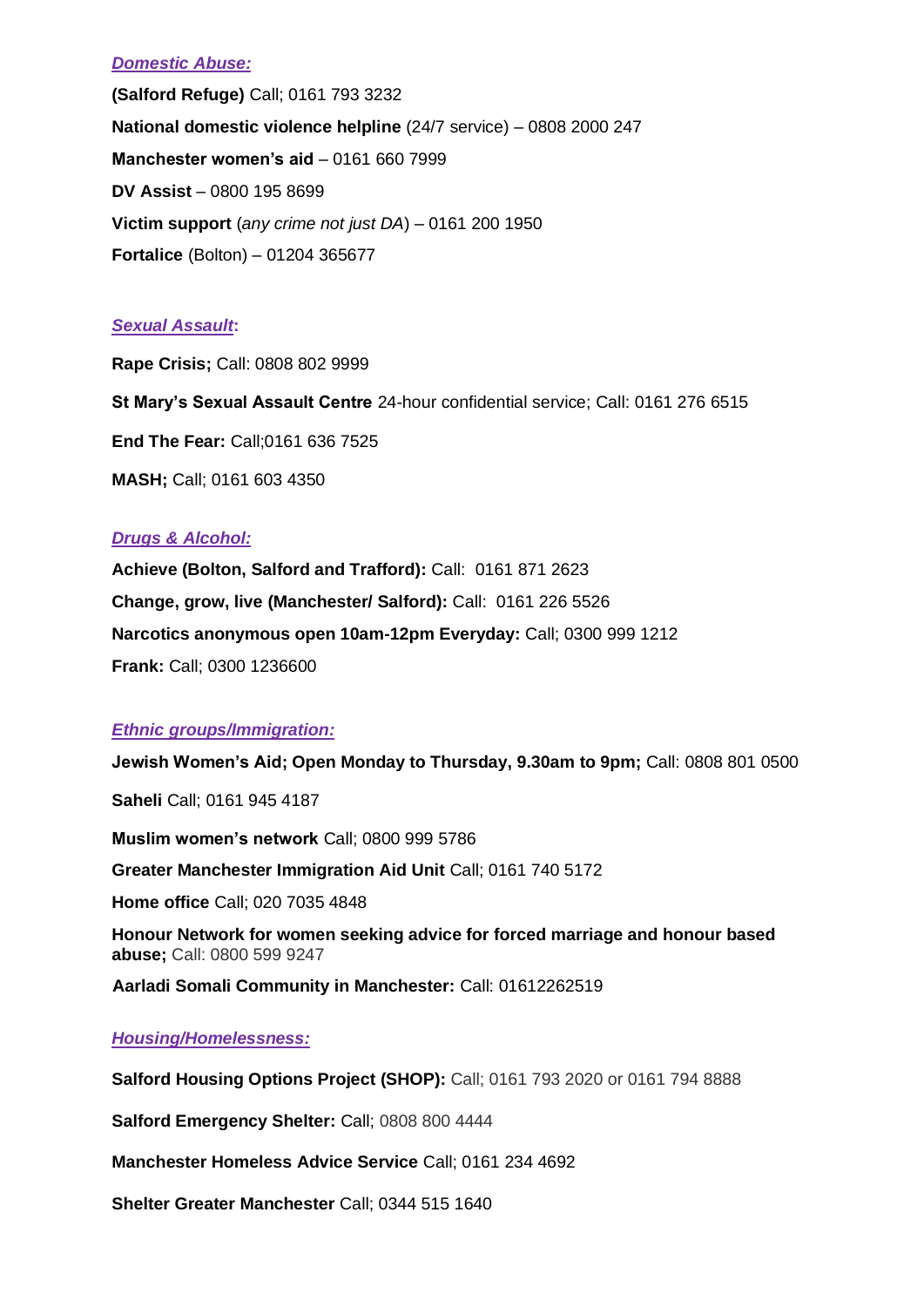*LBGT (Lesbian, gay, bisexual and trans):*

**LBGT Foundation:** Call; 0345 330 30 30 **Galop:** Call; 0800 999 5428 **Broken rainbow UK:** Call; 0845 260 5560

## *Legal Advice:*

**Rights of women (***free legal advice***)**: Call; 0207 251 6577

**DV Assist (***Can provide legal advice, can calculate if eligible for legal aid, recommend solicitors etc***):** Call; 0800 195 8699

**FLOWS (Finding Legal options for women survivors) 9-5 Everyday:** Call: 0203 745 7707

**Independent choices (Manchester/ Salford) Legal advice and support:** Call; 0161 636 7525

## *Mental Health:*

**Salford Mental health services and advice:** Call; 0161 925 8022

**Salford Primary Care Psychological Therapy Service (Self Referral):** Call; 0161 358 0977

**Salford Mind:** Call; 0161 710 1070

**Samaritans (24/7)**: Call; 116 123

**Greater Manchester Mental Health NHS Foundation Trust**: Call; 0161 773 9121

## *Perpetrator Support:*

**Talk, Listen, Change (TLC):** Call; 0161 872 1100 **Respect:** Call; 0808 802 4040

## *Refuge:*

**Independent Choices (***Maintain National Refuge Information***)** Call; 0161 636 7525 **Male refuge:** Call; 01823 334244

**Manchester Children and Family Refugee Asylum Seeker Service:** Call; 0161 2268137

## *Social services:*

**Children's services (For Abuse or Neglect):** Call; 0161 603 4500 **Children's services (Family Support):** Call; 0161 603 4500 **Adult services:** Call; 0161 631 4777